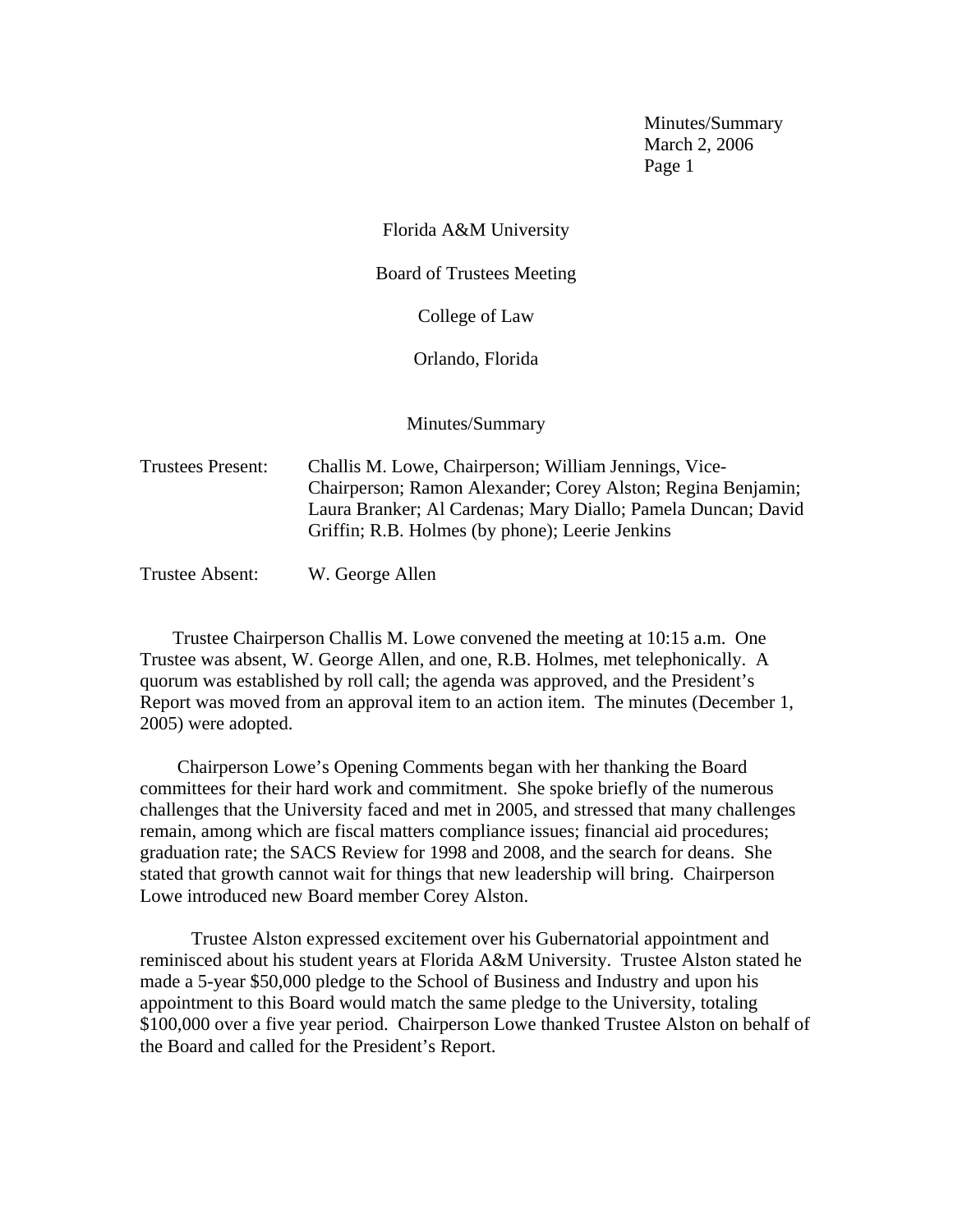President Castell Vaughn Bryant began the Report by announcing that she had received a letter from the United Faculty of Florida (UFF), which expressed their desire to begin re-negotiations with the University with regards to the impasse reached earlier in 2005. President Bryant introduced two new members of the Leadership Team: Mr. Larry Henderson, Chief Information Officer (CIO), who will re-structure the operation formerly known as Enterprise Resource Planning (ERP) and Mr. Nelson Townsend, Athletic Director, who is returning to FAMU. President Bryant thanked the Board for the leadership opportunity and their confidence in her and reminded members that the "office" of the President is more important than the "person" who occupies the presidential chair. She stated that the President is responsible for providing leadership for today's challenges and that today's challenges are greater and different than any faced previously. She believes, however, that the University is better positioned than ever before to meet them. Further, she stated that all of us must be up to the challenge of doing what should be done, and forecasted the Report with three (3) verbs: review, revise and re-design.

 President Bryant commended the Trustees for their commitment to the University and thanked them for making Florida A&M University their priority, and for functioning collectively. She continued by stating that the State of Florida uses the same formula for funding our University that they use for the others and that we must be prepared to govern our resources. She believes that the Board and the leadership are up to the challenge of doing what must be done. This University must initiate change because it will be less painful if we initiate it rather than having it imposed upon us by someone else.

 President Bryant unveiled her Work Plan (Handout), which covers the period of January through December, 2006, and stated that it is designed to provide a status report and any visible emerging problematic circumstances. All of the actions that must be made as a result will be made with a compassionate and caring attitude, and all actions made will be in the best interest of the University. The Work Plan includes the following:

- a) more fiscal responsibility and accountability measures;
- b) reviews, revisions and re-designs of the processes for the academic progress of our students;
- c) steps to publish appropriate Academic Learning Compacts (a Board of Governors Mandate);
- d) measures to increase graduation and retention rates of the 4-year programs and the 5-year professional programs;
- e) measures to make the Developmental Research School a viable component of the College of Education (Pre-Kindergarten to the PhD);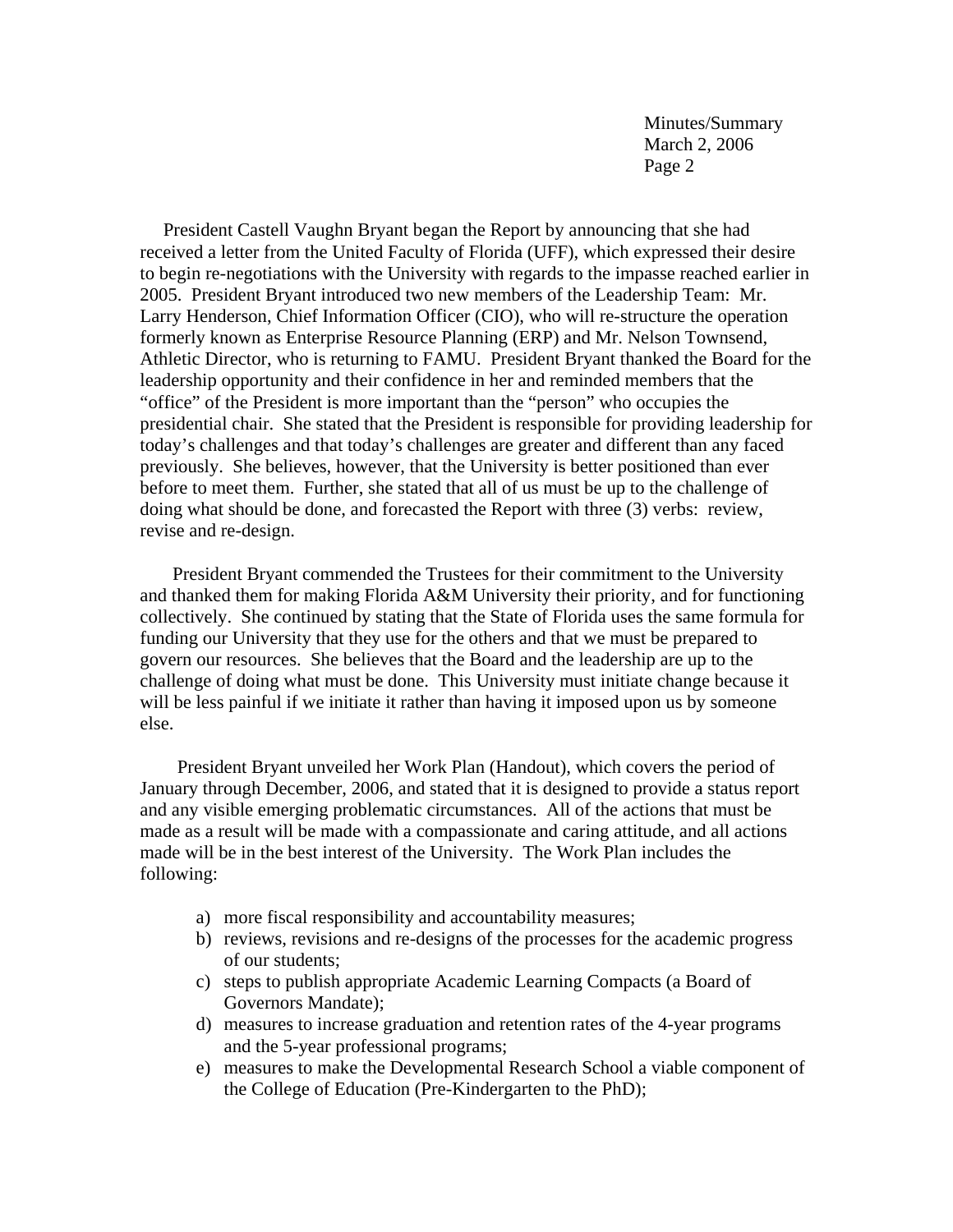- f) a review of academic programs (Vice President Austin will introduce the academic plan);
- g) steps to upgrade the athletic facilities (a recruitment aid);
- h) finalization and implementation of an aggressive recruitment plan with focus on enrollment and an increase of upper-division enrollment, which generates the greatest dividends;
- i) measures to increase the academically gifted enrollment;
- j) measures to increase graduate programs and enrollment;
- k) plans to kick-off a \$10 million campaign for endowed teacher chairs;
- l) renovations/upgrades for classrooms
- m) development of a comprehensive compliance plan that focuses on the University audit;
- n) improvement of customer service;
- o) preparation for the 2008 SACS visit;
- p) creation of standards for new hires so that only persons with appropriate skills for the jobs are hired;
- q) continuation of search for deans.

 In closing President Bryant stated that she is constantly searching for new revenue generating areas for the University and introduced the Florida Classic Consortium a 501 C3 organization. The Florida A&M University and Bethune Cookman College football rivalry will become a conference game, which may triple the amount of money that it currently yields for both schools. She introduced Dr. Trudie Reed, President of Bethune Cookman College President, who was also a guest at the FAMU Law School Ribbon-Cutting. President Reed expressed joy over the plan for partnership and spoke of the countless hours that she and President Bryant had spent analyzing and assessing every aspect of the game. President Bryant announced that on Friday, March 3, 2006, 2 Presidents (co-chairs), 2 CFO's, 2 Athletic Directors, 2 Directors of Alumni Affairs, 2 Presidents of the National Alumni Associations, 2 Board of Trustees Representatives (one from each school), and 2 Presidential Appointees (one from each school), would meet and further plans for the Consortium.

 Chairperson Lowe opened the floor for questions about the President's Work Plan. Trustee Benjamin stated that the Plan was very general and if it was going to be used for the President's evaluation it should contain more specifics. President Bryant stated that Vice President Austin was in the process of re-organizing the Division of Institutional Research, which will focus on reliable data, and that she will key in and report more specifics as data becomes available. Chairperson Lowe will work with President Bryant to prioritize the contents of the Plan. Trustee Alston expressed concern over Florida A&M University's negative media attention and suggested that a more pro-active market infrastructure be developed to pull together many of the successes that are taking place.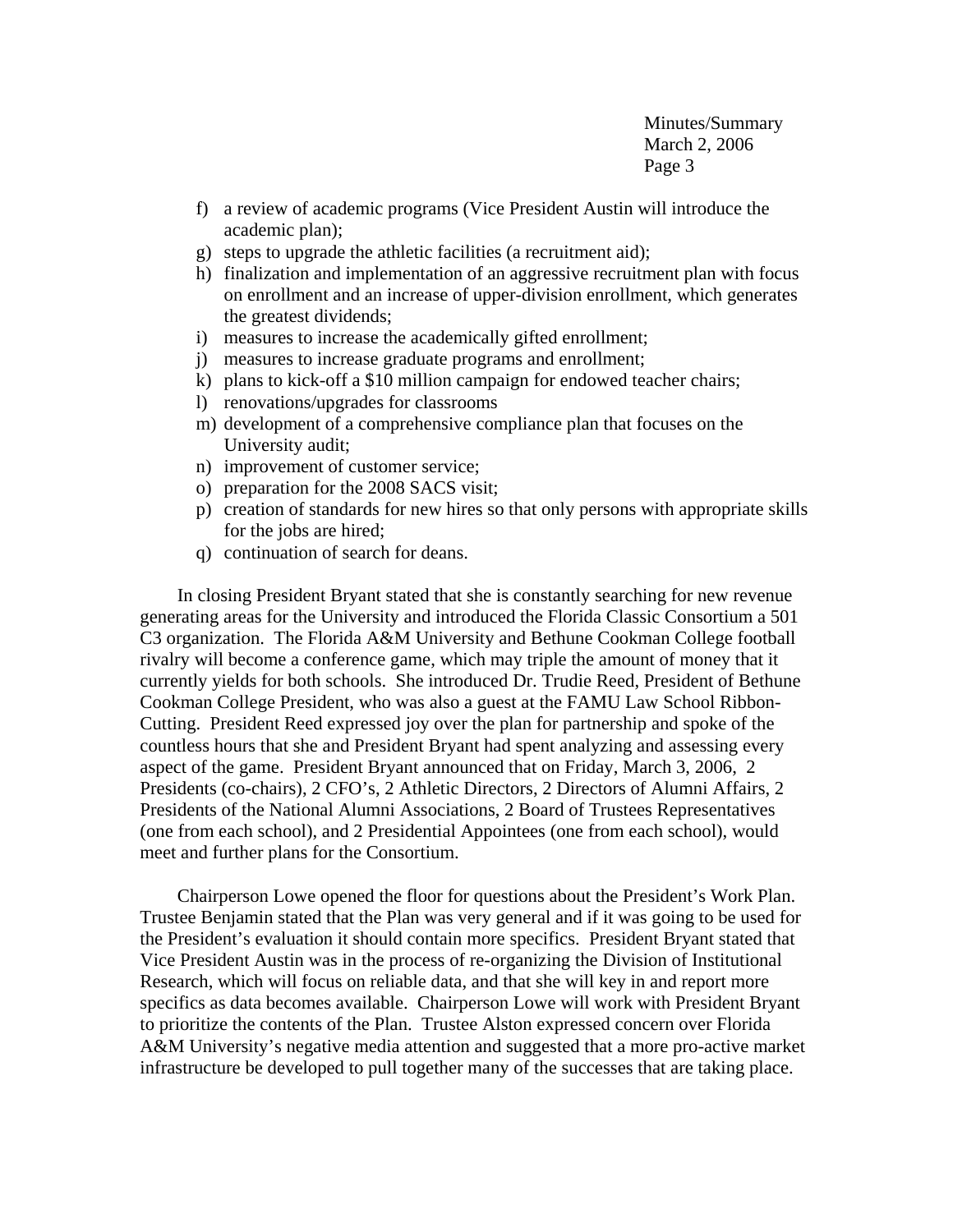President Bryant stated that a Vice President for University Relations will be hired to complete the Leadership Team.

# **The President's Work Plan was approved unanimously.**

Chairperson Lowe called for the SACS Update.

 Dr. Vivian L. Hobbs, SACS Director, provided the Board and Leadership Team with the SACS Update. Chairperson Lowe requested that Dr. Hobbs make a greater effort to have the report included in the Board mail-out so that they will have an opportunity to read the information before convening the meeting. Dr. Hobbs apologized and explained that she was trying to provide them with the very latest information regarding the April 3-5 visit from SACS.

 The SACS Update was divided into two (2) parts, 1998 and 2008. For 1998, the Compliance Report from SACS was included; it details the recommendations and suggestions that will be evaluated on their return visit on April 3-5. Primarily SACS Standards for Distance Learning Programs will be re-evaluated. Also included in the Update were a list of programs registered with SACS; a list of members on Florida A&M University's Commission on Distance Learning; correspondence from SACS to Florida A&M University since 1980; and a list of programs to be visited by SACS. In preparation for the 2008 SACS visit, President Bryant, the Leadership Team, Senate President Mary Diallo, QEP Chair Helen Worthen, Compliance Chair Willis Walter and SACS Director, Dr. Vivian L. Hobbs attended the SACS/COC Annual Conference on December 2-6, in Atlanta, Georgia. It was very beneficial as it provided an opportunity for networking, workshops and presentations. Also the Reaffirmation committees have been reconfigured and now include the new Leadership Team as well as other key personnel at Florida A&M University.

## **The SACS Update was accepted unanimously.**

 Chairperson Lowe began the Executive Committee Report by announcing that Item 1-A (Board of Trustees (BOT) Policy on Fundraising) is to be re-scheduled for the next Board meeting. She called for the Enterprise Information Technology Plan from Mr. Larry Henderson, CIO for Information Technology, who began by stating that the Plan highlights where we are and where we need to go. ERP as we once knew it is no longer in existence. The Plan focuses on ASSESSMENT in four phases:

- 1. the people
- 2. the process
- 3. the infrastructure
- 4. the strategy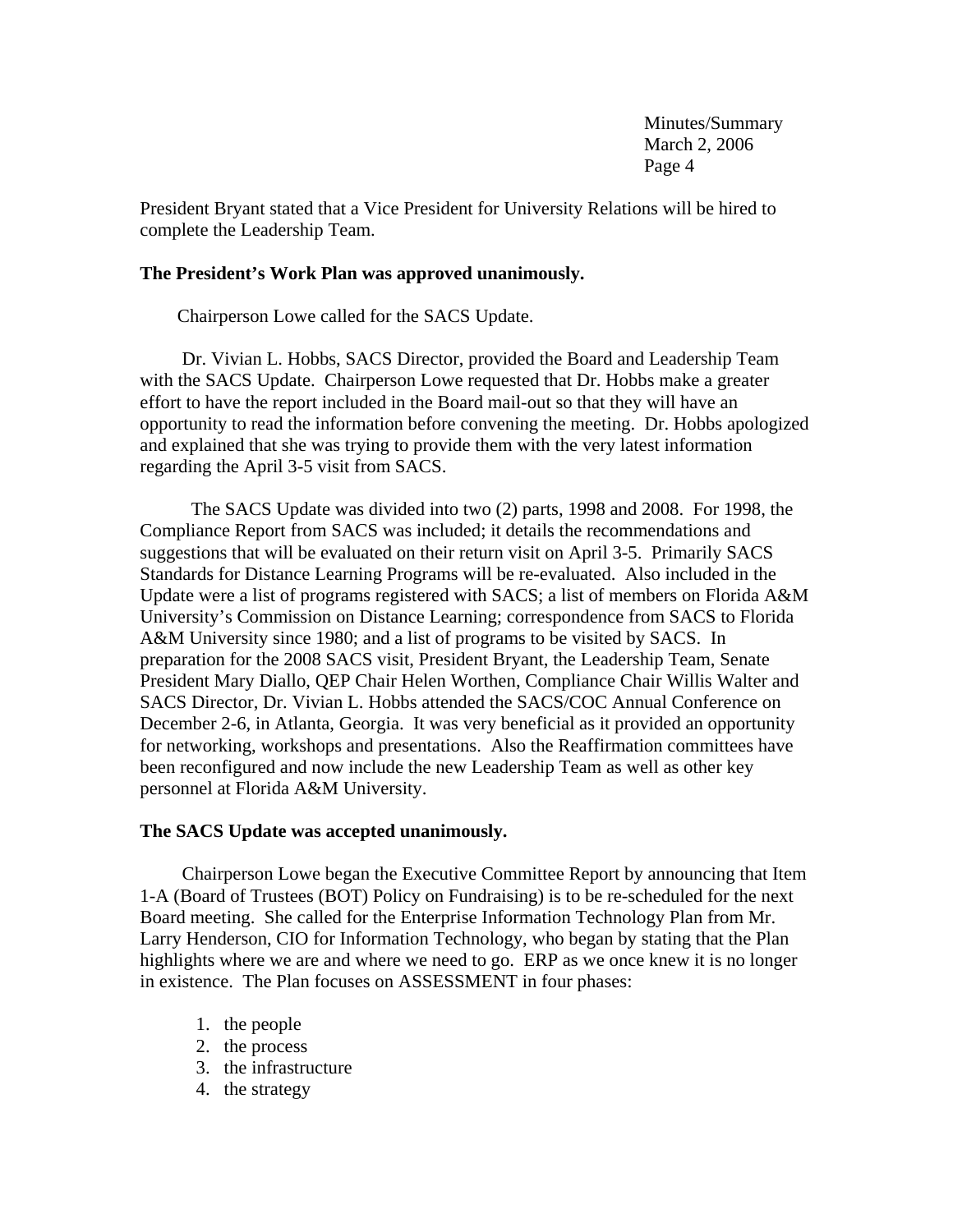The planning process is divided into four parts:

- 1. the immediate action
- 2. the short-term action (120 days)
- 3. the mid-term action (end of calendar year)
- 4. the long-term action (2008)

Mr. Henderson elaborated on several observations of our current status:

- 1. Florida A&M University will move toward a digital system in the long term;
- 2. the different aspects of infrastructure include cable shortages in approximately 10 buildings ; Florida A&M University is still using dial-up; and cable and fiber are not up to par in terms of Enterprise Technology.

He continued by providing details on wireless versus fiber and concluded that fiber is the better option. Mr. Henderson stated that the equipment for servers is obsolete and will take approximately \$2 million dollars to bring up to standards. Further, it will take \$500,000 to run the Human Resources module alone in terms of capacity. He concluded that the best option is for Florida A&M University to operate in a hosted environment where there is maintenance and system support.

# **The EIT Plan was accepted unanimously.**

 Chairperson Lowe called for the report of the Budget and Finance Committee. Trustee Benjamin announced that the Budget and Finance Committee met by phone on February 20, 2006. Further, she stated that there were no policies or procedures at this time and called on Mr. Gerald Dunn, Chief Financial Officer, to present the Second Quarter Report. He explained that the data for the report was included at the last meeting and that he was prepared to answer any questions regarding the same. Also, he stated that this is the first time that a budget FORECAST has been attempted, but it is in keeping with the mood of President Bryant's administration to review, revise and redesign existing situations.

He continued by reviewing and explaining several charts and graphs in the BOT Packet including items such as budget revenue versus budget actual. For budget expenditures, we spent less than was budgeted by 41 million dollars, which was due in part to salaries and positions. He stated that President Bryant insisted that the OPS guidelines be used; no longer can personnel be hired for 6 or 7 years on an OPS contract. There is also a move to keep only people on payroll who can perform the job rather than hiring several people for the same job. Chairperson Lowe asked if we are \$14 million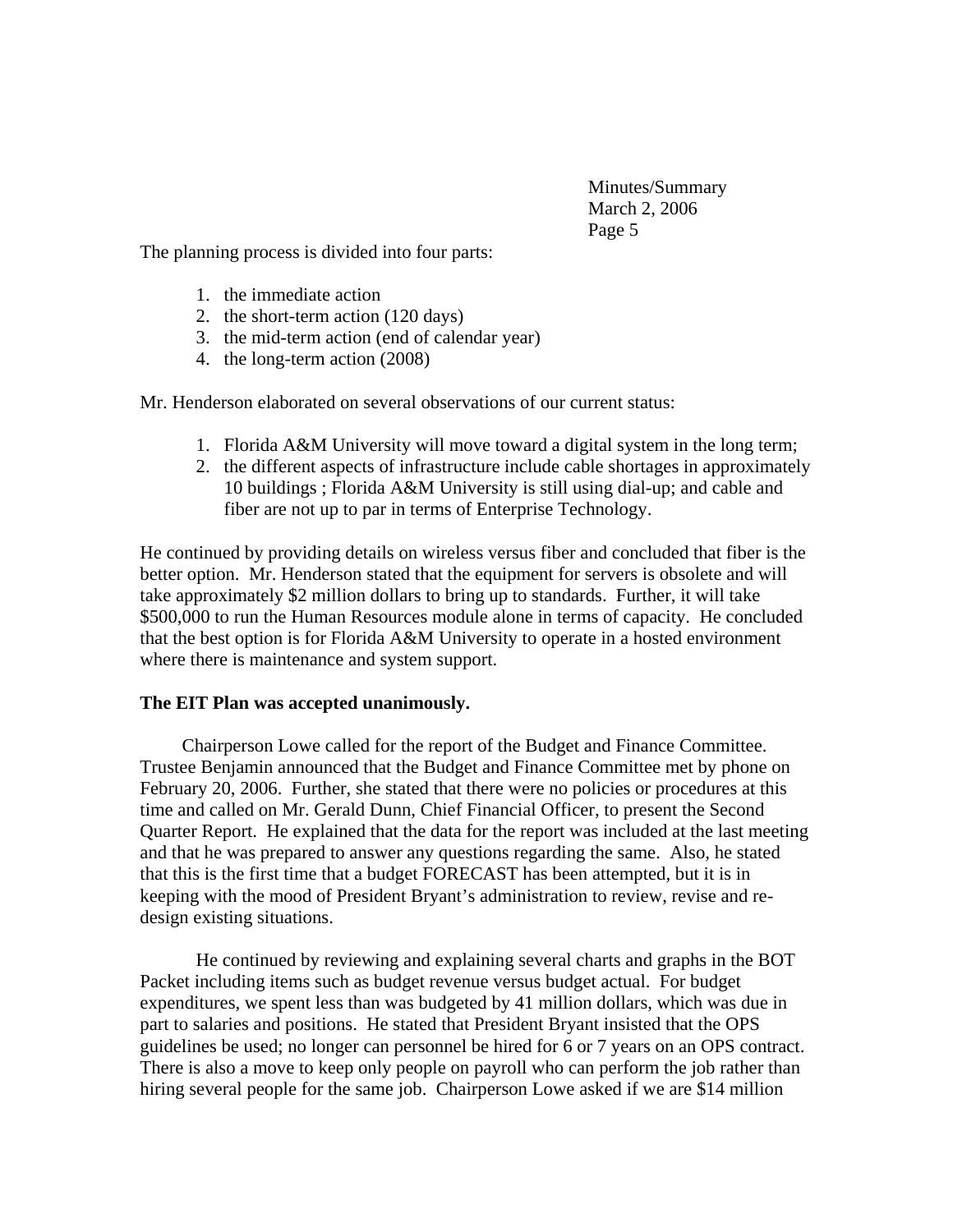under budget now, how do we get to \$6 million over budget in the year end column. Mr. Dunn explained that it is \$6 million under, not over, which is a positive. Discussion ensued. Trustee Diallo asked if the

Administration was still committed to faculty raises. President Bryant stated that Florida A&M University is in the same position as other universities in the SUS; the Audit Report will determine the final decision about raises. Other concerns that Mr. Dunn noted is the situation with utilities (the BOG has submitted a proposal to the Legislature on behalf of the universities); and independent contractors. President Bryant stated that she does not expect the budget to end with a deficit because other resources at the University will be reviewed such as E&G, Title III and Auxiliary.

# **The Budget and Finance Report was accepted unanimously.**

Because of the Ribbon Cutting, which caused the meeting to begin later than usual and airline departures, Chairperson Lowe asked Trustees Branker, Jenkins, Duncan, Allen (Branker reporting for Allen), Cardenas and Holmes to pull only items that required BOT approval from their following Committee reports: Academic Affairs, Student Affairs, Audit, Direct Support Organizations and Facilities Planning. As a result, the following committee report items were made:

## **Academic Affairs** (Trustee Branker)

 Trustee Branker requested approval for Sabbatical Leave for 2006-2007 for Drs. Angela Massey (Spring); Richard Rome (Spring); Jerry Wekezer (Fall and Spring); Jim Zheng (Fall).

#### **Sabbatical Leave for the above was approved unanimously.**

**Student Affairs** (Trustee Jenkins) No Action Items

**Audit (Trustee Duncan)**  No Action Items

# **Direct Support Organizations** (Trustee Branker reporting for Trustee Allen) Trustee Branker requested approval for Items A and C

- A. Budget and Audit for the National Alumni Association
- B. Certification for the Florida Classic Consortium

#### **Items A and C were approved unanimously.**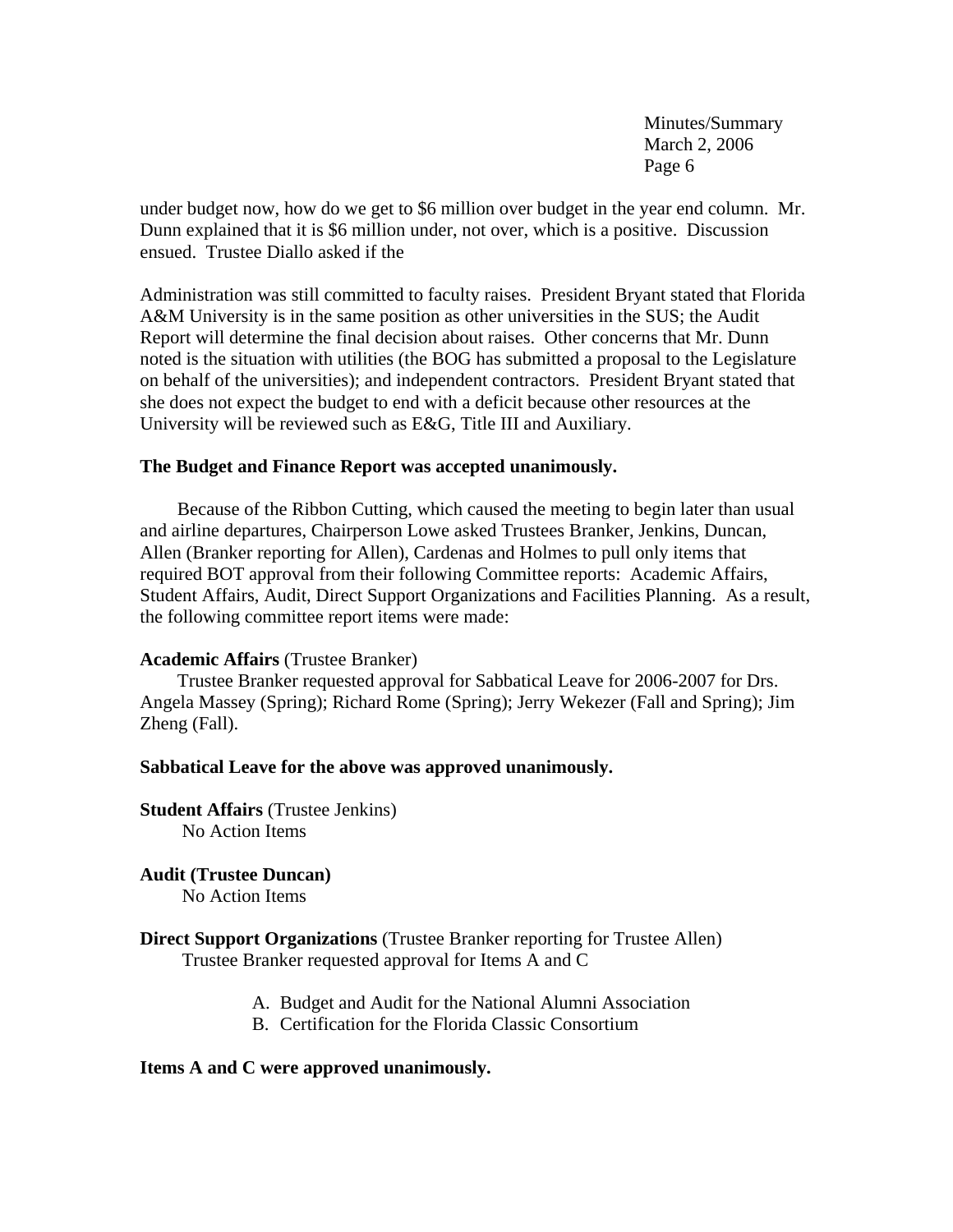## **Facilities Planning** (Trustee Cardenas)

Trustee Cardenas requested approval for Items A,B,C and E:

- A. Resolution 01-06 Extending the Campus Development Agreement
- B. Resolution 02-06 Authorizing the President to Execute and Agreement with First Southwest Company to serve as Financial Advisor to the University
- C. Approval of Request to Transfer of Pharmacy Phase 2 Planning Funds
- E. Update on Campus Master Plan

# **Items A, B, C and E were approved unanimously.**

## **Presidential Search** (Trustee Holmes)

 Trustee Holmes appeared by telephone, but sent the Report for BOT review. The structure for the Presidential Search has already been approved and the committee requested approval of the Timeline. Chairperson Lowe stated that the Timeline must have Board of Governors approval as a next step.

## **The Presidential Search Report was approved unanimously.**

 Chairperson Lowe had to depart for the airport and relinquished the Chair to Vice-Chair Jennings, who began with the Consent Agenda. On behalf of the Executive Committee, Vice-Chair Jennings requested approval for Item 1, Ratification of University's Agreement with the Interim President:

- A. Up to 2-year contract with 60 days notice
- B. Bonus at the end of the year

## **Both Items 1A and 1B were approved unanimously.**

 There was no Board Discussion and Vice-Chair Jennings called for Public Comments. The following individuals spoke before the BOT on various topics:

- 1. Dr. William Tucker (UFF) Faculty Raises, Unfair Labor Practices and the Lab School
- 2. Dr. Seward Hamilton Educational Specialist (a proposed new program in Psychology)
- 3. Dr. Reginald Beal Salary Increases
- 4. Dr. Henry Lewis The need to have Dyson Pharmacy Building returned for Pharmacy Reaccreditation